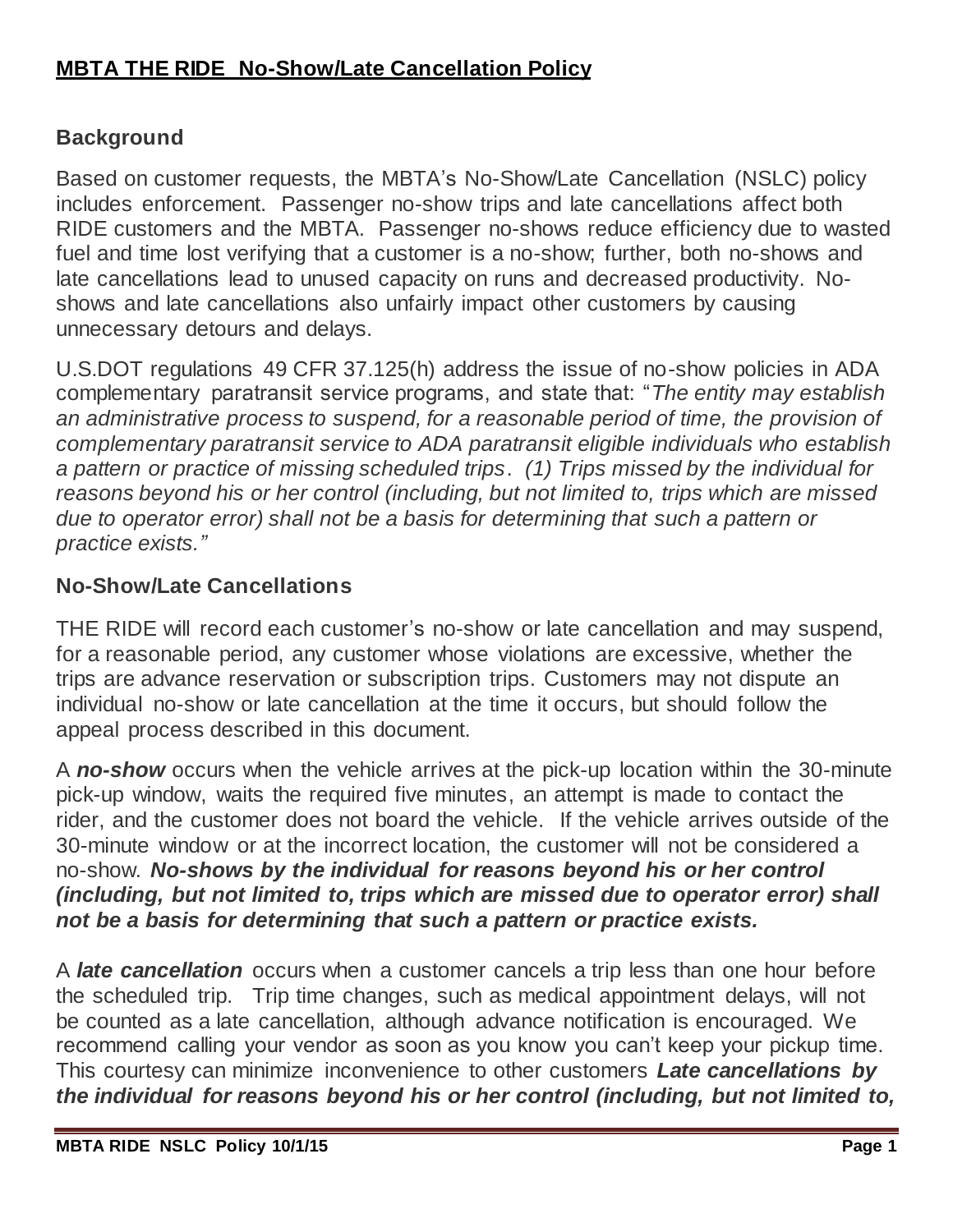*trips which are missed due to operator error) shall not be a basis for determining that such a pattern or practice exists."*

### **Excessive No-Show/Late Cancellations**

No-show/Late cancellations are considered excessive when a customer reserves 7 or more trips within any month and no-shows and/or late cancels 20 percent or more of those scheduled trips. At no time can a customer's no-show/late cancellations exceed 7 within one month without causing a violation. This will be considered a *pattern or practice* of missed trips and the customer will be sent written notification that he/she has violated the No-Show/Late Cancellation Policy and is subject to suspension.

#### **Suspensions**

Customers incurring excessive no show or late cancellations may be warned and then suspended for a reasonable period. Repeated violations of this policy will result in longer suspension periods each time. The following actions shall apply to violations of this policy that occur within the same rolling 12-month period.

| 1 <sup>st</sup> Violation                | <b>Written Warning</b>          |
|------------------------------------------|---------------------------------|
| 2 <sup>nd</sup> Violation                | <b>1 Week Suspension Period</b> |
| 3 <sup>rd</sup> Violation                | <b>2 Week Suspension Period</b> |
| 4 <sup>th</sup> or Subsequent Violations | <b>8 Week Suspension Period</b> |

**NOTE: All future trips, including Subscription Service, will be cancelled after the second violation for any customer who is suspended under this policy.**

#### **Notification of Warning or Suspension:**

Customers violating this policy will receive a notice of warning or suspension identifying each trip that was no-showed or cancelled late. The notice will also advise the customers of the dates when the suspension begins and ends, as well as the date that the customers can start to use paratransit service again if suspended.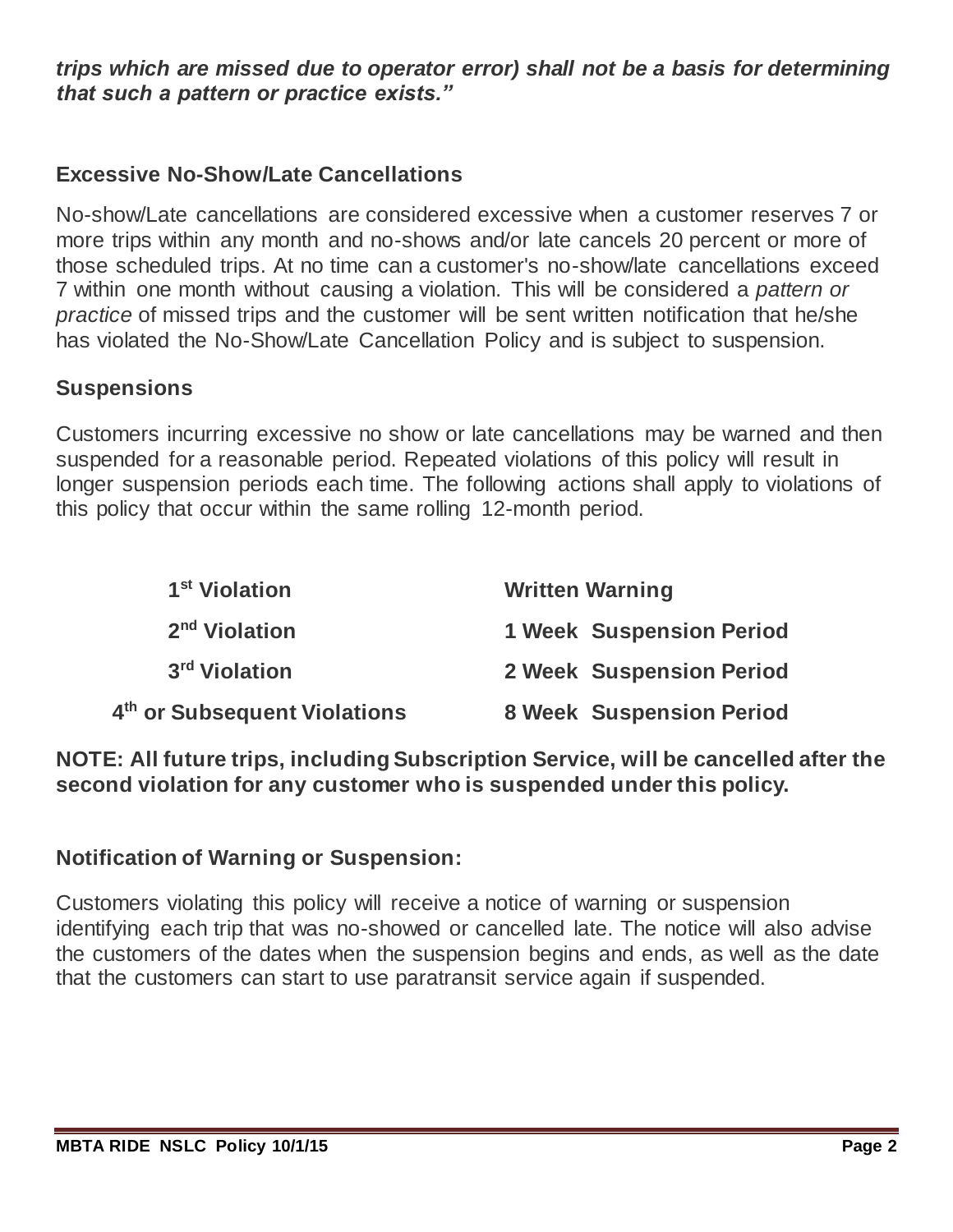## **Written Appeals**

- Customers must submit the completed *Notice of Intention to Appeal* form. Incomplete submissions will NOT be processed.
- Customers must submit a letter listing the dates of the violations and documenting why they believe that the violations should be excused and any supporting documentation.
- These documents must be postmarked within 30 calendar days of the date on which the notice was issued. All documents must be originals submitted via US Mail. No FAX or scanned email documents will be accepted.

#### **In-person Appeals**

- Customers must submit the completed *Notice of Intention to Appeal* form postmarked within 30 calendar days of the date on which the notice was issued.
- Customers should circle the dates of the violations from the enclosed report that they intend to appeal in person. Customers will be contacted to schedule an appeal hearing. Customers must be available to attend the hearing at a mutually agreed-upon date and time.

No suspension will take effect if customers have filed an appeal in accordance with the instructions and deadlines noted in this policy and the Paratransit Appeals Board has not determined the outcome of the appeal.

## **Appeal Decision**

THE RIDE will advise customers in writing of its decision concerning their appeal. If the decision upholds the suspension, the notice of decision will provide customers with the beginning and ending dates of the suspension period. The decision of the Paratransit Appeals Board is final.

**We anticipate making changes to this document and improvements to this policy as it becomes necessary for the purpose of providing the best paratransit service possible.**

**The next page is intentionally left blank-Appeal information follows on Pages 5/6**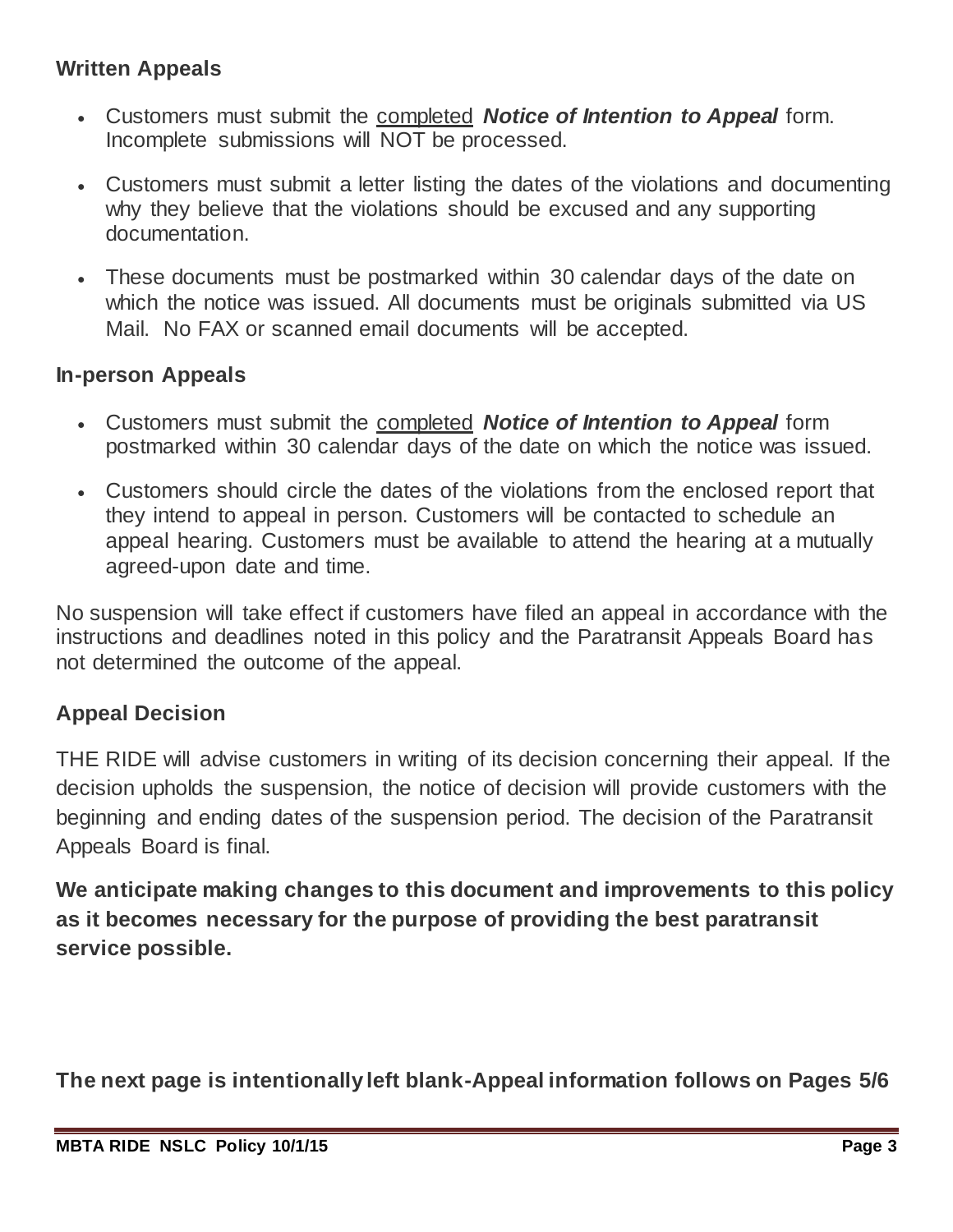**This page has been intentionally left blank.**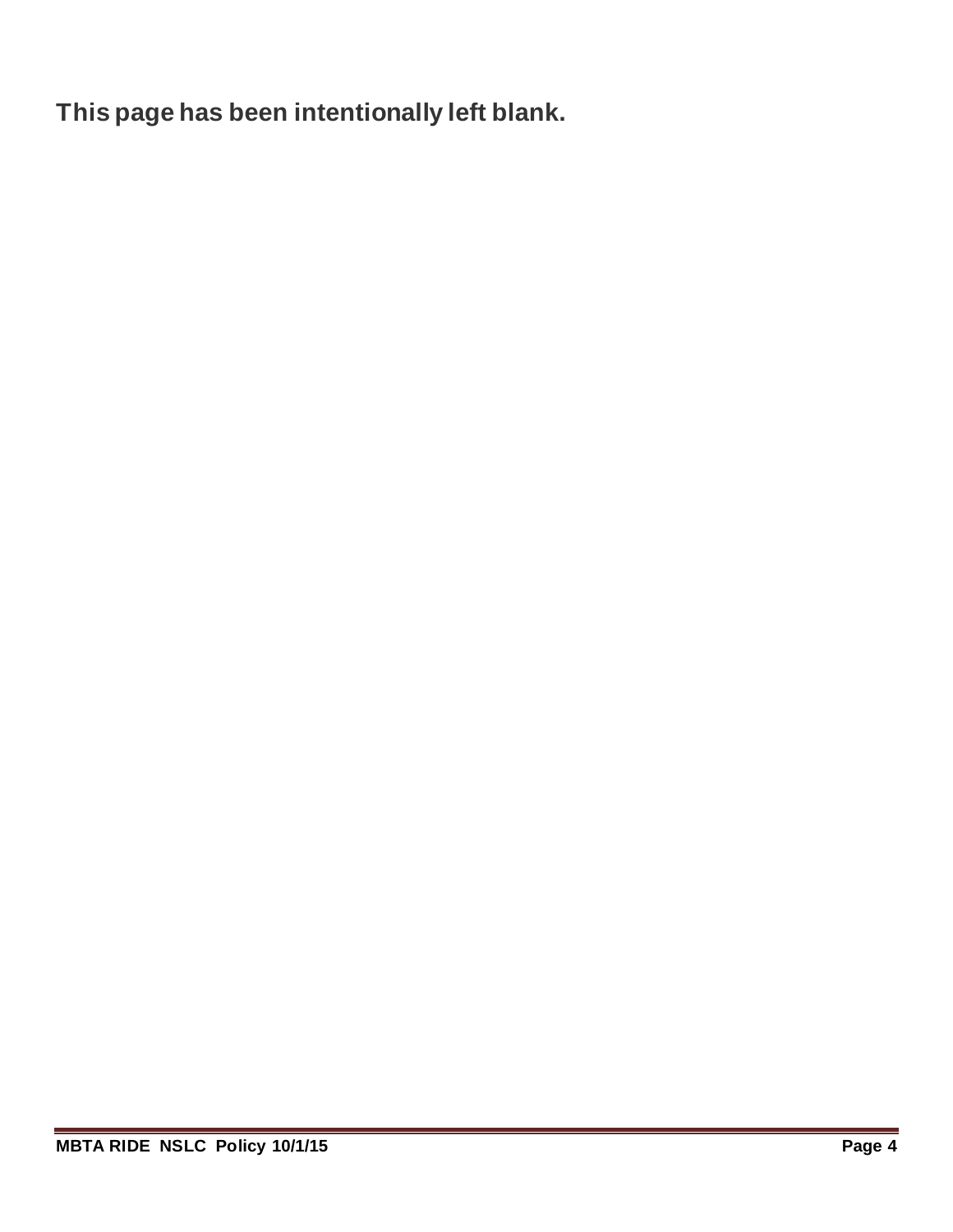# **NOTICE OF INTENT TO APPEAL**

Please complete this form if you wish to appeal your suspension from the MBTA's RIDE program. **The appeal must be postmarked within 30 calendar days of the date the warning notice or suspension notice was issued.** Information on the appeal process is listed on the reverse side titled **'APPEALS PROCESS'.**

#### **PRINT CLEARLY**

| Name:                |  |  | <b>RIDE ID#</b> |        |
|----------------------|--|--|-----------------|--------|
| <b>Home Address:</b> |  |  |                 |        |
| Date of Birth:       |  |  | <b>Phone:</b>   | Email: |

### **You must CHECK ONE of the following:**

 $\Box$  I choose to **appeal in person.** If you choose to appeal in person, you will be contacted by MBTA RIDE staff to schedule an appeal hearing. You must be available to attend a hearing at a mutually agreed-upon date. **Please bring all supporting documentation to your appeal. Be specific with the dates you are appealing.**

 $\Box$  I choose to **appeal in writing.** If you choose to appeal in writing, please submit either the '**STATEMENT of APPEAL'** form on the reverse side **or a letter** specifically stating why you believe that the violations were charged against you in error. Be specific with the dates you are appealing. **Please include all supporting documentation with your appeal.**

**Sign below to indicate that the information you have given is correct to the best of your knowledge. If you are unable to sign, you may have someone sign for you and indicate their relationship to you. Unsigned/dated forms will be returned.**

#### **Signature/Date**:

You may bring a representative with you. Please indicate any accommodations (i.e. interpreter) required to participate in the hearing.

**Incomplete forms will not be processed. Please return completed form(s) to:**

# **MBTA RIDE NSLC Appeals Board Ten Park Plaza-5750, Boston, MA 02116 No FAX or email accepted**